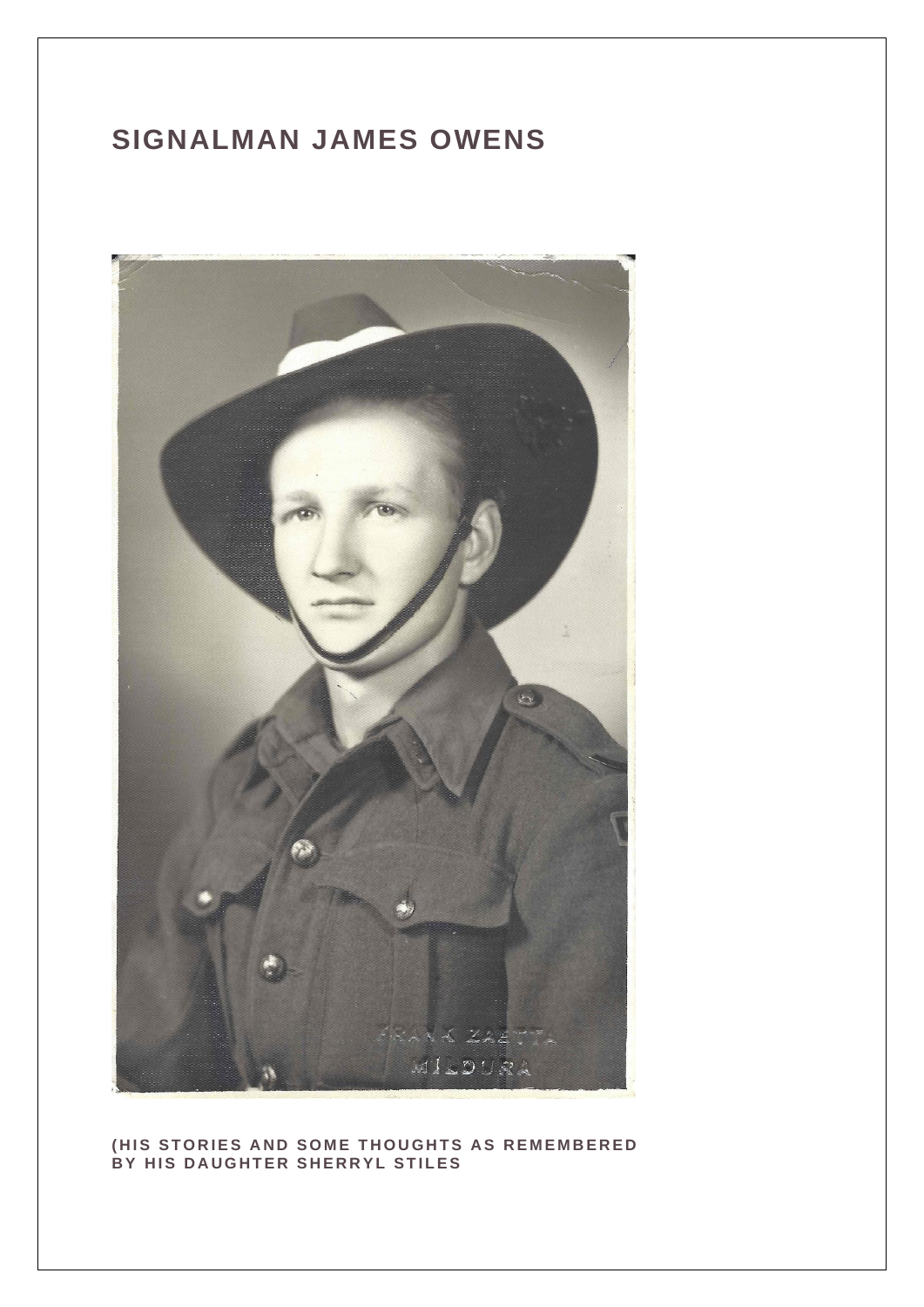Jim was born in November 1928, at Mildura, which is situated in north-west Victoria on the banks of the Murray River. He was the first-born of four children, the only son.

Obviously keen to see places further afield, he joined the Army in March 1946 – too late to see action in World War Two. However, by falsifying his birthdate by 8 months, he was declared "old enough" to serve in the British Commonwealth Occupation Forces in Japan, despite being only 17 years old in actual fact. Many young Australian men did likewise during the war years in their haste for "an adventure".

Jim and his fellow recruits, after their initial training, embarked for Japan on the Kanimbla on 19th November, 1946, disembarking at Kure. On 18th March 1947, he "marched out" to the 88 Australian High Speed Wireless Section. From there, he was sent to the US Army School of Signals in Yokohama in April 1947 for training in operating a keyboard and wireless for approximately 3 months, from what I can see on his Service Record.

Twice in 1947, he was hospitalised at the US General Hospital – the first time for Rubella, the second for sinusitis. In August 1947, he was granted Proficiency Pay, so I'm guessing he passed his Signals exams. In September 1947, he was in trouble with the powers that be for neglecting to obey British Com (Command?) Base RO's. Punishment: three days confined to barracks!

Nine days later, Jim was reclassified to a Sig 1 Star (Signalman 1 Star?) and in April 1948, was promoted again to a Signalman 2 Stars (Operator Keyboard & Wireless).He left Japan on the Kanimbla on 10th March 1948, disembarking in Sydney on 22nd March. He was discharged from the Army on 1st April 1948.

## **HIS TIME IN JAPAN REMEMBERED**

Dad's stories of his time in Japan were mainly centred around the various exploits and antics which he and his army mates got up to in their free time. Certainly, his photo albums back up the impression of the great comradery and high jinx they enjoyed whilst on leave. Then there were the photos of glamorous Japanese actresses which he sometimes teased my mother about after their marriage in 1950. However, there were several photos which he pointed out to me from his albums which had obviously made a deep impression on him.

The first one was the enormous coil of rope made from human hair which he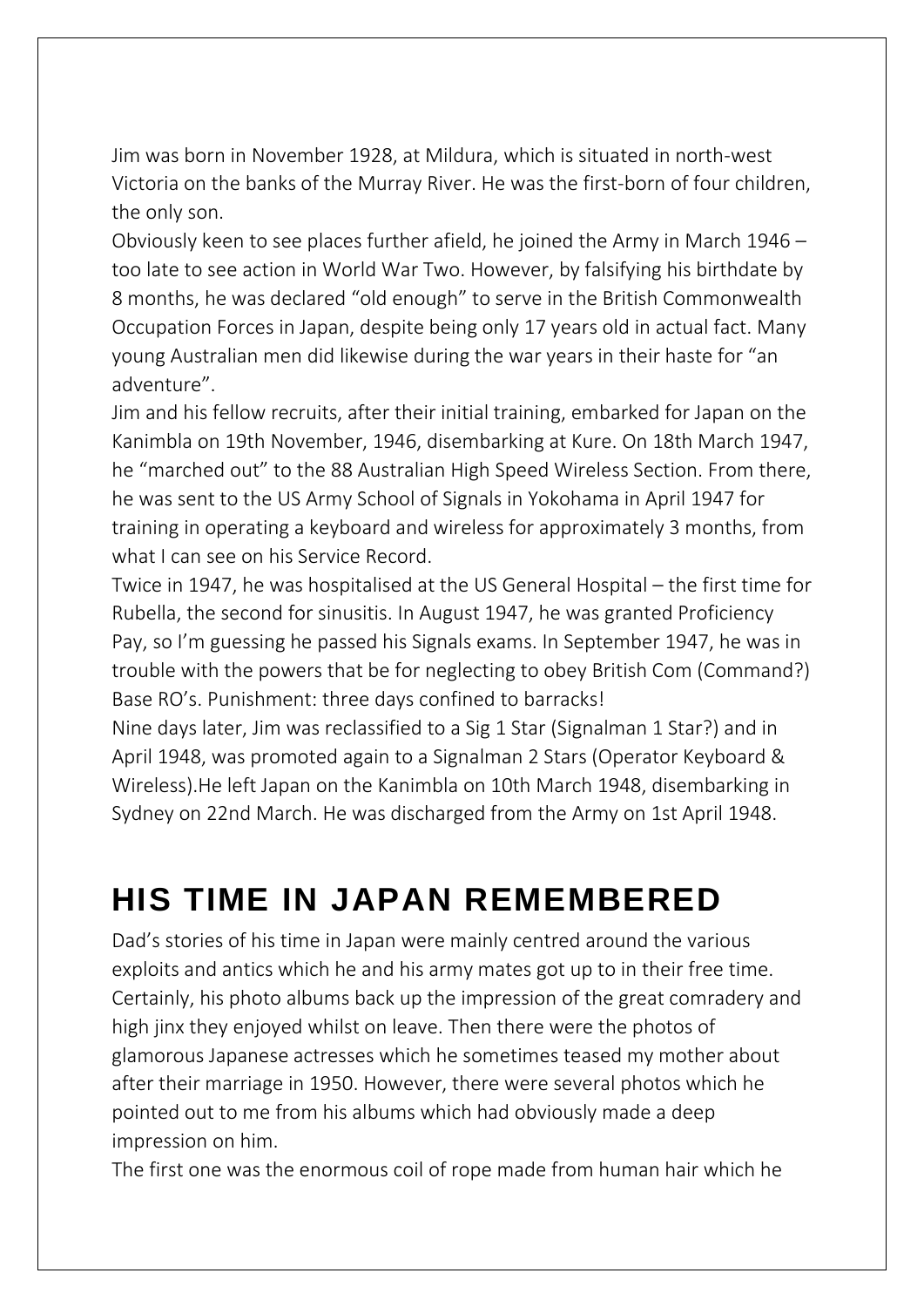saw at the Higashi Hongan-ji Buddhist Temple in Kyoto. The sign under the exhibit explained that in 1880, when the temple was reconstructed (perhaps it was damaged in the 1880 earthquake?) strong ropes were needed to hoist heavy timbers for the work. Many pious women, young and old, willingly cut off their long hair to help make the ropes. In all, there were 53 enormous ropes made for just that one temple.

There were also a series of what could best be described as photo postcards, which depicted some fairly grim scenes of suffering and destruction in Nagasaki and Hiroshima in the immediate aftermath of the atomic bombs falling on those cities. I have included them with his personal photos as they give context to why he and his fellow soldiers were in Japan at that time with BCOF. They also serve as a potent reminder to us, at this very tense time in world affairs, that the cost of warfare is inevitably borne by the innocents.

# **WHEN JIM CAME HOME.**

Dad told us many times around the dinner table about the time an earthquake struck in the pre-dawn hours whilst all the men were asleep in their Nissan-hut style barracks. It was winter and snowing at the time, when the alarm went off, summoning the men from their beds to stand outside – all except Signalman Jimmy Owens, who decided to stay warm in bed rather than line up in the snow outside, earthquake or no earthquake. He never told us if he was "carpeted" for that exploit!

I only ever saw my father cry when the radio played either of his two favourite musical pieces – "In a Monastery Garden" and "Madam Butterfly". The Japanese connection to the latter will not be lost on the reader! My father was a hard-working man after his marriage and provided well for his wife and three children, of whom I am the eldest. He worked hard and, as the saying goes, he drank hard. Each night after work, he would be found at the Mildura Workingman's Club downing a few beers before the 6:00pm call of "Time, gentlemen please."

When I was 11-12 years old, he was a passenger in a car involved in an accident and was admitted to Mildura Base Hospital. After a few days without beer, he was experiencing symptoms of alcohol withdrawal. I will never forget my mother's grief when he was formally diagnosed as an alcoholic.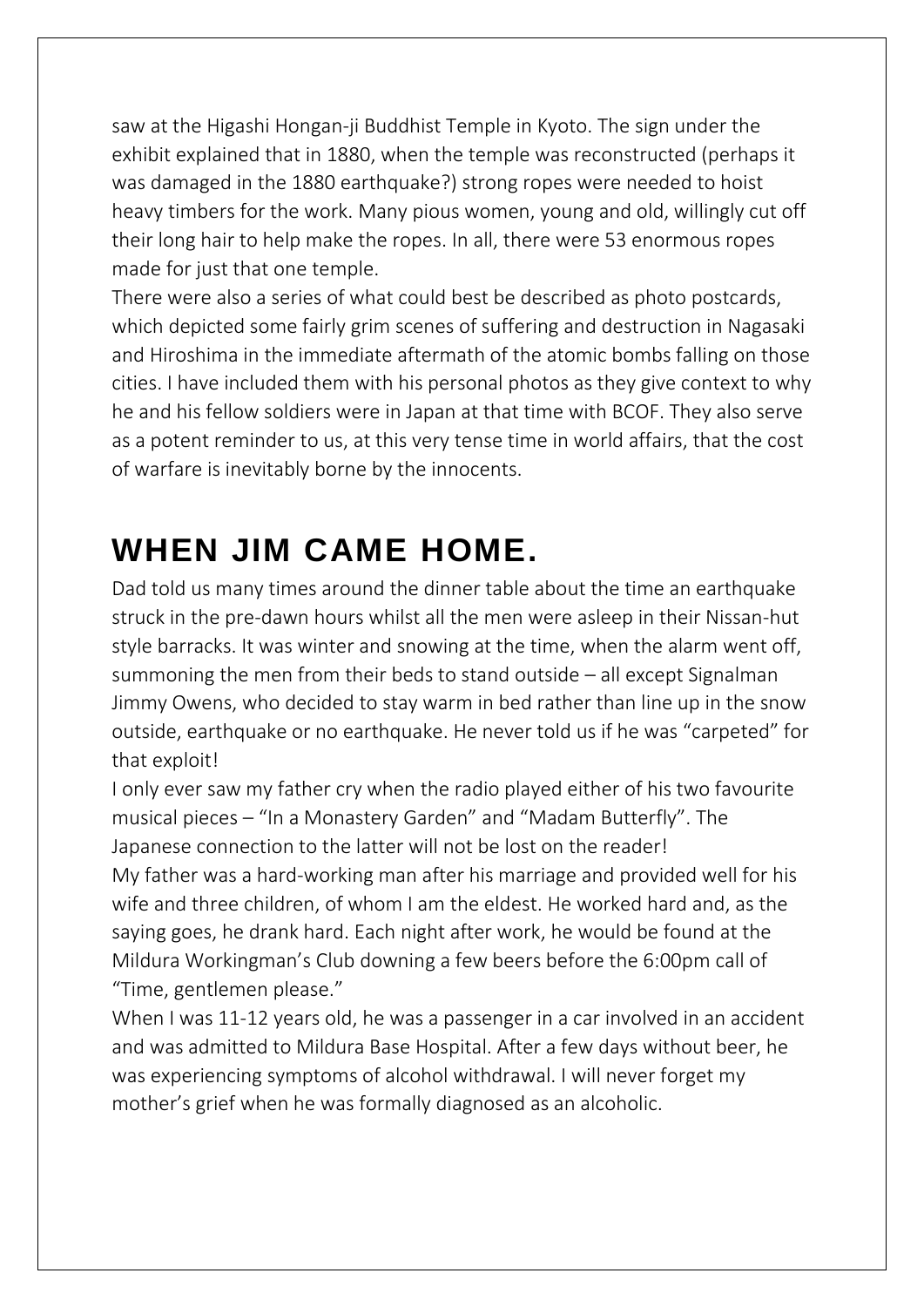#### **THE SOMETIMES UNRECOGNISED AND FORGOTTEN EFFECTS ON A YOUNG MAN AND HIS LIFE.**

There were no support facilities available to him in the 1960s unlike those we have today, particularly in the country areas where even now, there's precious little help for people with addiction/mental health problems. Life became a seesaw cycle of drying out, getting fit and strong again then an old army mate comes to town, so you have to have a beer (just one) with him, of course, for old times sake. And the whole miserable circus would start again. He made a final effort at getting free of his alcohol addiction in 1968 when he rejoined the military – this time, it was the RAAF. His first and only posting was to Perth, WA so our family was transplanted to the beautiful Western capital on the Swan River where my mother, my brothers and I still live today. However, when his marriage to my long-suffering mother finally came to an end in 1970, three months after I married my R.A.N. husband, he left the marital home and soon after, the RAAF. In 1972, he returned to Victoria, after a very short second marriage ended up on the rocks and he lived in Melbourne for some years. Later on, he returned to Mildura where his family were living. He died from cirrhosis of the liver in 1987, aged 58 years, and is buried in the Mildura cemetery.

## **SOME THOUGHTS AND REFLECTIONS.**

After his death, I received his two most prized possessions – the photo albums from his time in Japan.

This opportunity to share some of those photos and memories is personally bittersweet. I appreciate the chance to highlight the BCOF, whose members seem to be the forgotten ones in Australia's military history. They may not have been dodging bullets and shells in Europe or Africa, but they still faced many dangers as they worked to re-establish law and order and essential services in post-war Japan and the effect of this lived on with them for the remainder of their lives.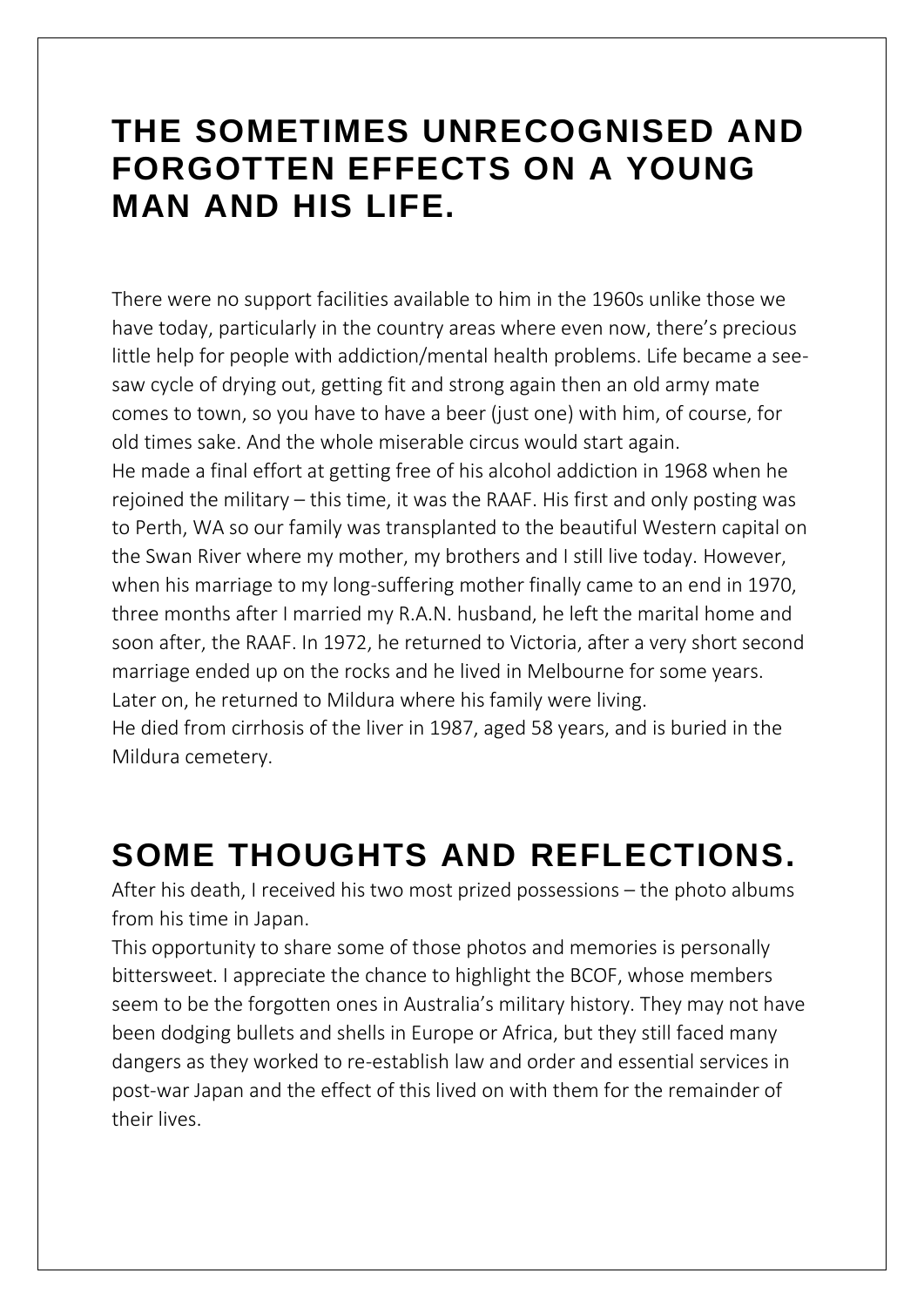